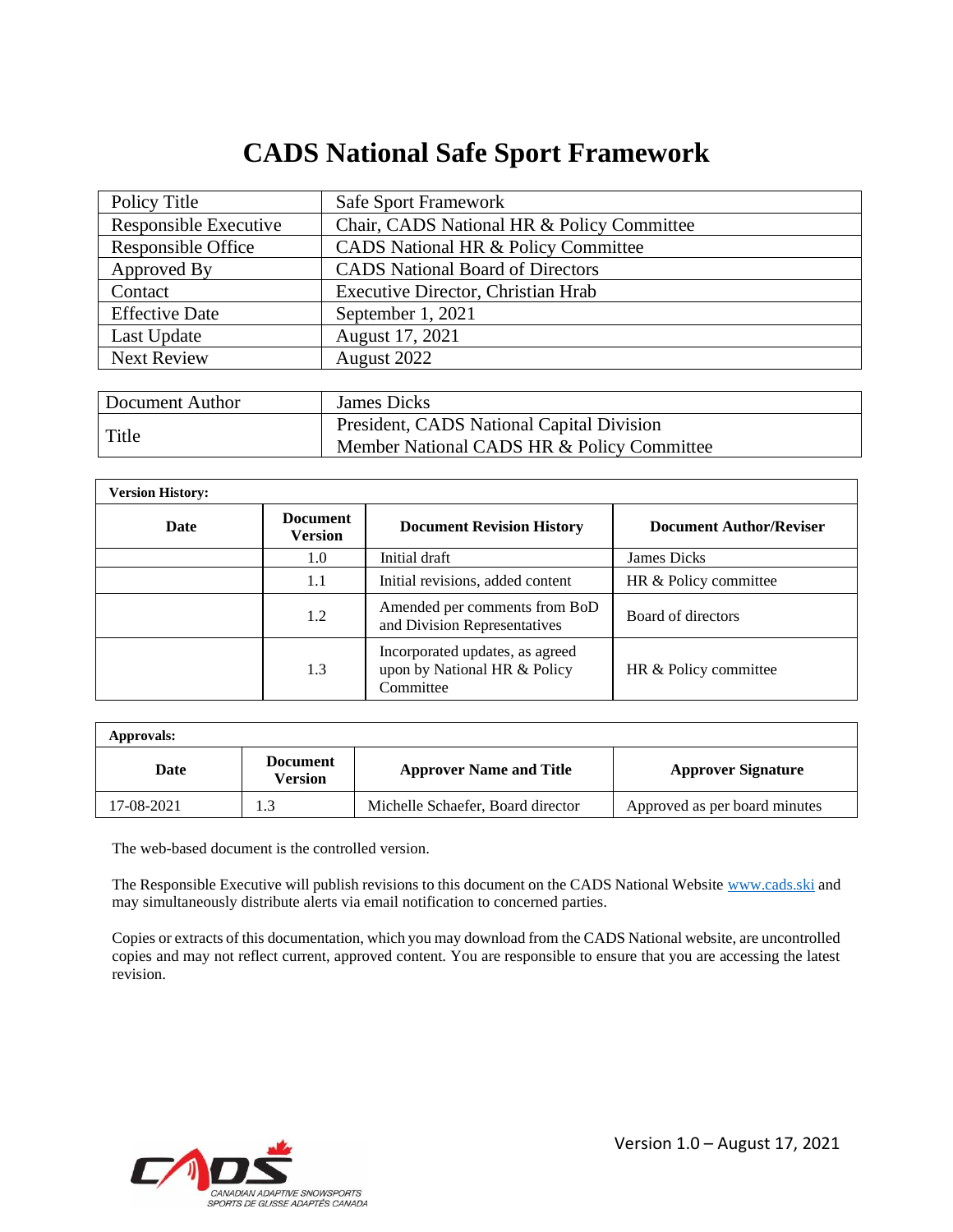## **Table of Contents**

| <b>EXECUTIVE SUMMARY</b> |                                               |                |
|--------------------------|-----------------------------------------------|----------------|
| $\mathbf{1}$ .           | <b>FRAMEWORK STATEMENT</b>                    | $\overline{4}$ |
| 2.                       | <b>DEFINITIONS</b>                            | 5              |
| 3.                       | <b>OBJECTIVES OF THE SAFE SPORT FRAMEWORK</b> | $\overline{7}$ |
| $\mathbf{4}$ .           | <b>SCOPE AND APPLICATION IN CADS</b>          | $\overline{7}$ |
| 5.                       | <b>SAFE SPORT TRAINING</b>                    | 9              |
| 6.                       | <b>GOVERNANCE AND RESPONSIBILITIES</b>        | 9              |
| 7.                       | <b>COMPLAINTS ABOUT SAFE SPORT</b>            | 11             |
| 8.                       | <b>CONFIDENTIALITY</b>                        | 13             |
| 9 <sub>r</sub>           | <b>SUPPORT SERVICES</b>                       | 13             |
| 10.                      | <b>ADHERENCE</b>                              | 14             |
| 11.                      | <b>POLICY REVIEW AND APPROVAL</b>             | 15             |

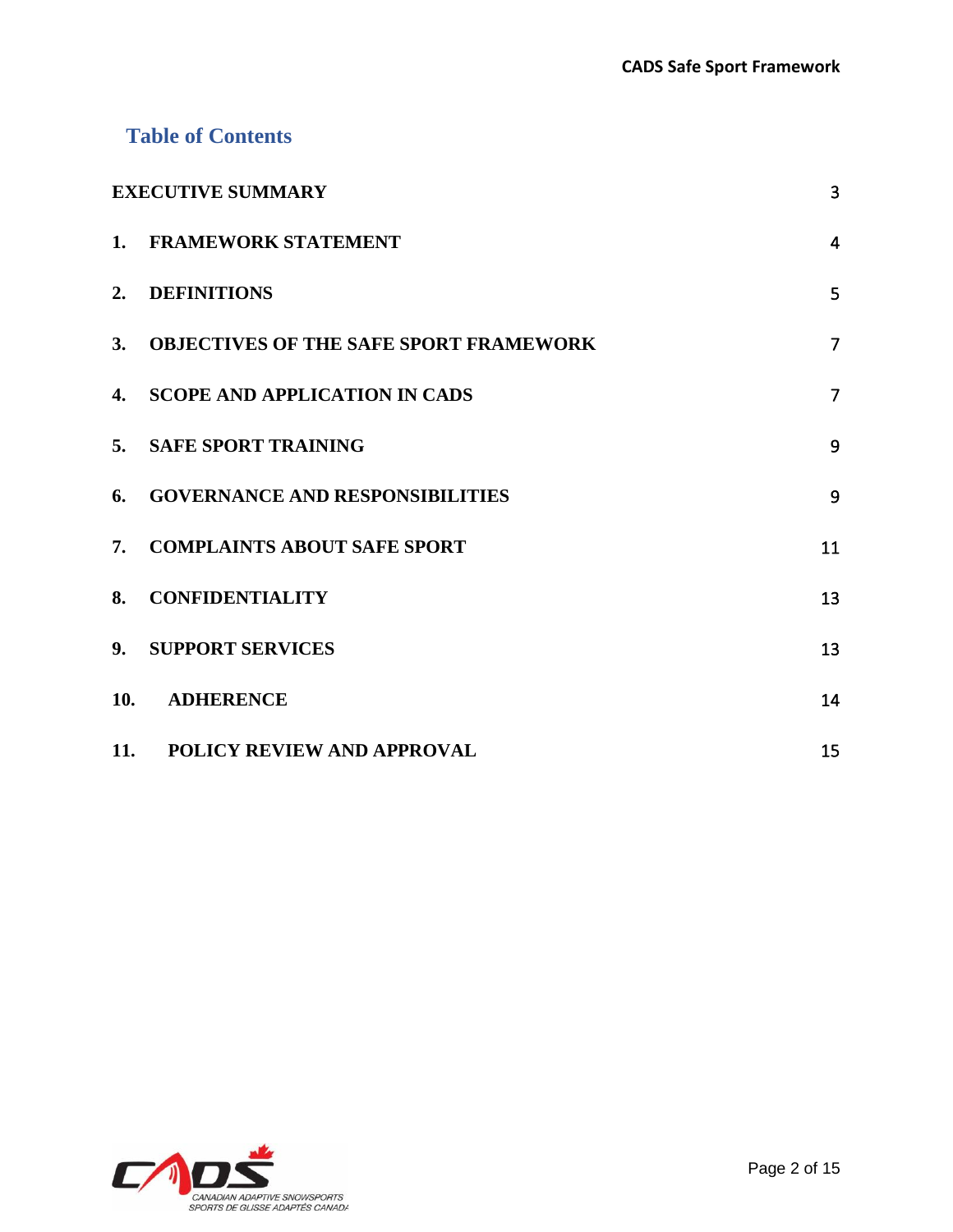## <span id="page-2-0"></span>**Executive Summary**

This document sets out CADS framework to address Safe Sport.

CADS is fully committed to, as a high priority, provide a Safe Sport environment wherein anyone associated with the organization has the right to enjoy adaptive snowsports at whatever level they participate. Students. athletes, caregivers, guardians, family members, certified instructors, coaches, volunteers, administrators, contractors, and others have the right to enjoy and participate in safe and inclusive recreation, training, and competition environments that are free of Misconduct, Maltreatment, abuse, harassment, discrimination or potential harm. (See definitions of these terms in section 2 of this document)

All CADS members (students, athletes, caregivers, guardians, family members, certified instructors, coaches, volunteers, employees, administrators and others) and contractors agree to undertake their CADS affairs in accordance with all policies and procedures relating to the organizations' commitment to Safe Sport. These include, but are not limited to:

- [Code of Conduct,](https://cads.ski/system/education_resources/docs/000/000/010/original/Code_of_Conduct__2020_10_09.pdf?1603132147)
- [Harassment Policy,](https://cads.ski/system/education_resources/docs/000/000/035/original/Harrassment_Policy_2020_08_14.pdf?1603132110)
- [Complaints, Investigations, and Resolution Policy,](https://cads.ski/system/education_resources/docs/000/000/034/original/Complaints__Investigations__Resolution_Policy_2020_08_14.pdf?1603132080)
- [CADS National Criminal Record Check and Vulnerable Sector Check Policy,](https://cads.ski/system/education_resources/docs/000/000/001/original/CADS_CRC_-_VS_Policy_V3.pdf?1603132167) and
- [COVID-19 Risk Management Guide.](https://cads.ski/system/education_resources/docs/000/000/093/original/CADS_National_COVID_Risk_Management_Guide__v3.1-1.pdf?1603214378)

CADS is committed to providing Safe Sport training. CADS is aligned with the Coaching Association of Canada and the National Coaching Certification Program(NCCP) and strongly recommend that CADS clubs and Divisions take the [Responsible Coaching Movement Pledge](https://coach.ca/responsible-coaching-movement) and that all members in leadership, program support, or admin/supervisory positions take the training through the CAC [Safe Sport Training](https://safesport.coach.ca/) which is available for free online. CADS strongly encourages all adult members to take such training. This course helps anyone involved in sport identify and prevent situations of Maltreatment.

Safe Sport is everyone's business. If you are aware of or suspect Maltreatment (physical, emotional, sexual abuse and/or neglect) it is important to take action to protect all CADS members.

CADS has zero tolerance for Maltreatment and will treat all complaints very seriously. All formal complaints alleging Maltreatment must be filed according to the processes set out in CADS Complaints, Investigations Resolution and Discipline Policy. The CADS National Executive Director shall respond to all complaints pursuant to that policy. CADS is committed to adopt independent review structures and engage independent third party external experts to manage complaints.

If you need assistance please reach out to resources included in this Framework.

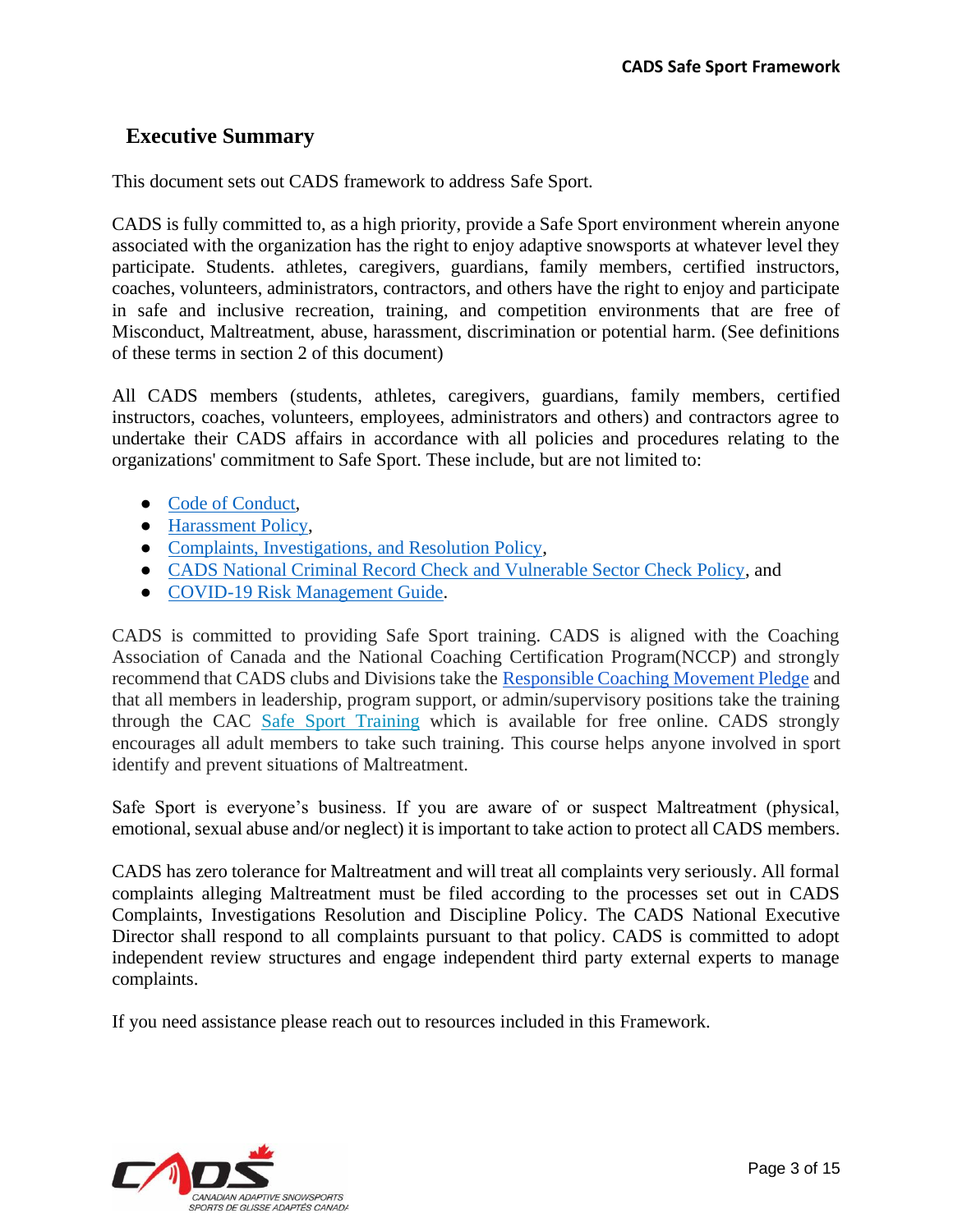## <span id="page-3-0"></span>**1. Framework Statement**

CADS is fully committed to, as a high priority, provide a Safe Sport environment wherein anyone associated with the organization has the right to enjoy adaptive snowsports at whatever level they participate. Students. athletes, caregivers, guardians, family members, certified instructors, coaches, volunteers, administrators, contractors, and others have the right to enjoy and participate in a safe and inclusive recreation, training, and competition environments that are free of Misconduct, Maltreatment, abuse, harassment, discrimination or potential harm. CADS strongly recommends following Safe Sport best practices and policies to keep everyone safe, comfortable and protected in their Safe Sport environment while enjoying adaptive snowsports. This enables everyone to learn, grow and excel.

Fostering a Safe Sport environment is the collective responsibility of everyone involved in the CADS community for any CADS activity. CADS will work collaboratively with its divisions, programs, and external organizations to build, advance, and administer a **Safe Sport Framework**, its policies, education, advocacy and initiatives. CADS is committed to encouraging equity, diversity, and inclusion across all areas of the organization to provide a Safe Sport environment that is open and respectful to everyone, regardless of ethnicity, age, religion, race, or gender identity.

- **1.1** CADS adopted Safe Sport policy framework to make it clear that Maltreatment and Misconduct will not be tolerated. Members found to have engaged in Maltreatment or Misconduct may be disciplined and/or suspended to the full extent of CADS policies and the law.
- **1.2** CADS is committed to the education of and provision of information to members in all roles including parents/guardians of youth members regarding Safe Sport and Safe Sport environment. The health, safety and welfare of everyone involved with CADS is a foremost consideration. In particular, the protection of everyone, especially children, is the responsibility of each individual associated with CADS. It is the responsibility of program managers to ensure those working with children in CADS sanctioned programs has training to recognize, prevent and report inappropriate behavior. The [Commit to Kids](https://commit2kids.ca/en/) training offered by the Canadian Center for Child Protection is strongly recommended for all those involved in child serving programs. It is intended to help prevent child sexual abuse. If you have concerns about a child, or if you are a victim (survivor) or a family member of a victim, you should contact the Canadian Centre for Child Protection for information or support.

#### [www.protectchildren.ca/](http://www.protectchildren.ca/)

**1.3** Safe Sport and a Safe Sport environment in CADS applies to all employees, directors, officers, administrators, students, guardians, caregivers, certified instructors, volunteers, coaches, athletes, officials, friends and families who are members of CADS, and non-members who are participating in CADS programs.

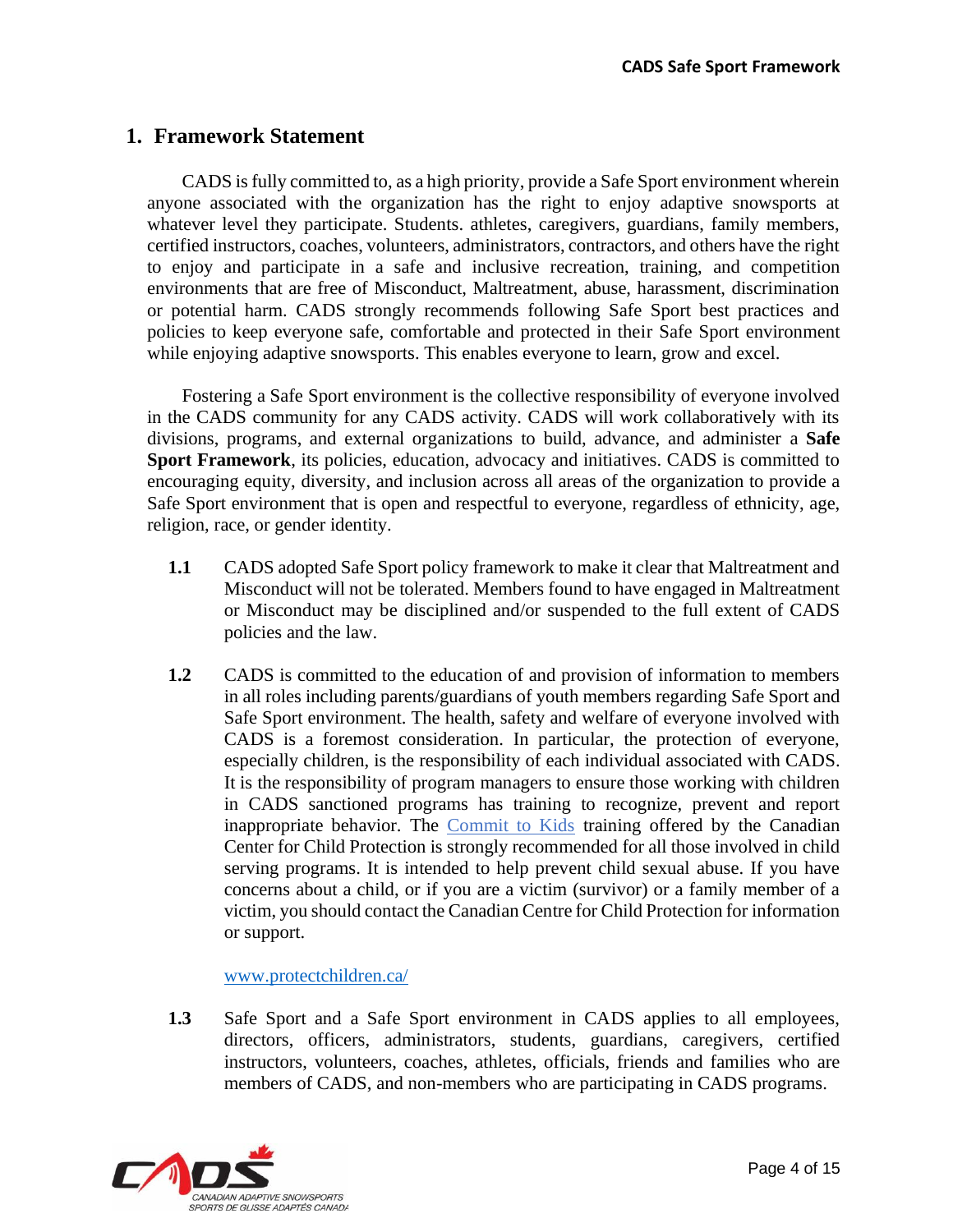- **1.4** A Safe Sport environment must occur in the following places:
	- **1.4.1** At all CADS activities, on and off snow.
	- **1.4.2** At sporting events, competitions, and training and evaluation events.
	- **1.4.3** At the office.
	- 1.4.4 At sport-related social functions.
	- **1.4.5** At business functions of CADS and its member Divisions and clubs, such as meetings, conferences, training sessions and workshops.
	- **1.4.6** During sport-related travel.
	- **1.4.7** Through any form of communication device/system including but not limited to telephone, email, fax, websites, and postal service.

#### <span id="page-4-0"></span>**2. Definitions**

- **2.1** *CADS:* Refers to the organization known as Canadian Adaptive Snowsports. The acronym is used for brevity.
- **2.2** *CADS Member:* Any person registered with CADS as a student, athlete, volunteer, certified instructor, coach, friend, family, guardian, or caregiver and or who is employed or contracted/subcontracted with the organization.
- **2.3** *Complainant:* A person or observer who experiences or alleges to have experienced irresponsible behavior or Maltreatment who makes a report of an incident of Maltreatment or suspicion of an incident of Maltreatment.
- **2.4** *Duty to Report:* Adult participants have a specific ethical and statutory duty and the additional responsibility to report and respond to incidents of actual or suspected Maltreatment involving children and other vulnerable individuals. Everyone has a Duty to Report child abuse and neglect under Canadian child welfare laws. Adults are obliged to report child Maltreatment if there is knowledge or suspicion that it is occurring. Known or suspected abuse or neglect of a child must be reported to
	- $\bullet$  Local child welfare services (e.g., children's aid society or child and family services agency),
	- Provincial / Territorial social service ministries or departments, or
	- Local police.
- **2.5** *Maltreatment:* refers to deliberate acts that result in harm or the potential for physical or psychological harm, including but not limited to abuse, assault, neglect, harassment, bullying, hazing and discrimination.
- **2.6** Misconduct: Primary types of Misconduct include but are not limited to bullying, harassment, hazing, emotional abuse, psychological abuse, physical abuse, sexual abuse including child sexual abuse. CADS has zero tolerance for these and other types of Misconduct and will treat all complaints very seriously.

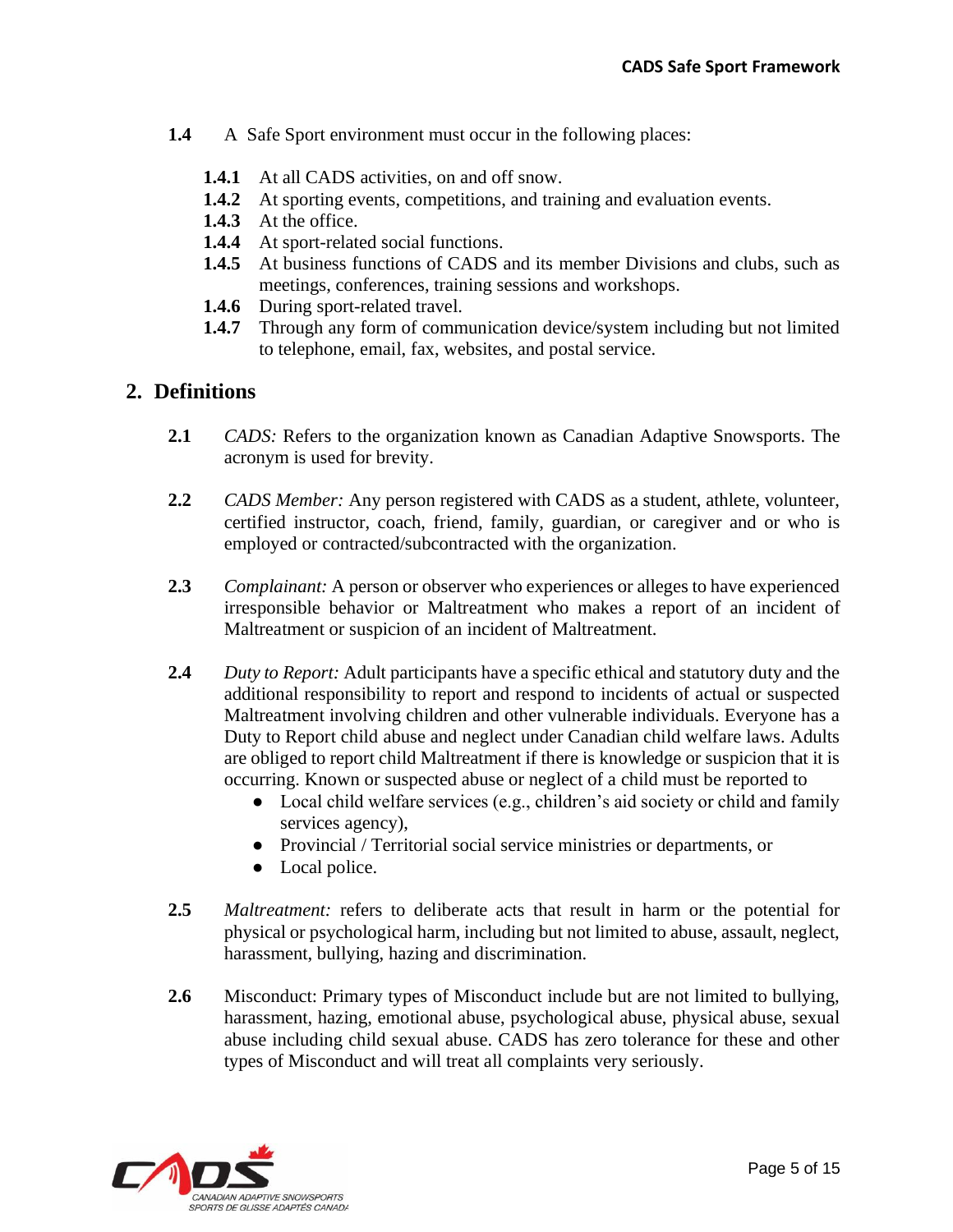- **2.7** *Physical Maltreatment:* Any pattern or a single serious incident of deliberate conduct that has the potential to be harmful to the physical well-being of the participant. Physical Maltreatment includes, without limitation, contact or noncontact infliction of physical harm. Physical Maltreatment is determined by the objective behavior, not whether harm is intended or results from the behavior.
- **2.8** *Psychological Maltreatment:* Any pattern or a single serious incident of deliberate conduct that has the potential to be harmful to the psychological well-being of a participant. Psychological Maltreatment includes, without limitation, verbal conduct, non-assaultive physical conduct, and conduct that denies attention or support. Psychological Maltreatment is determined by the objective behavior, not whether harm is intended or results from the behavior.
- **2.9** *Respondent:* A person against whom a complaint alleging irresponsible behavior or Maltreatment is made.
- **2.10** *Safe Sport:* is the Sport Canada supported initiative to recognize, reduce and respond to Maltreatment in sport. It is the process and measures implemented to protect and effectively care for the health, well-being, safety, and human rights of all participants in the CADS community, of all roles particularly children. Individuals participating in all roles of CADS in any CADS activity should be able to engage in a sport environment free from abuse, discrimination, and potential harm. This includes athletes, students, caregivers, guardians, family members, certified instructors, coaches, staff, administrators, volunteers, and others.
- **2.11** *Safe Sport Environment:* It is everyone's responsibility. It is an environment where all participants recognize, and report acts of Maltreatment and prioritize the welfare, safety, and rights of every person at all times. CADS calls for all sport and recreation to be free from physical, sexual and psychological abuse.
- **2.12** *Sexual Maltreatment involving a Child*: Any form of adult/child sexualized interaction constitutes child sexual abuse. Sexual abuse of a child may occur through behaviors that do or do not involve actual physical contact. It is everyone's responsibility to report Maltreatment and inappropriate behavior of any kind involving children and persons in the vulnerable sector.
- **2.13** *Sexual Maltreatment Involving a Person over the Age of Majority:* Any sexual act, whether physical or psychological in nature, that is committed, threatened, or attempted against a participant without the participant's consent. It includes any act targeting a participant's sexuality, gender identity or expression, that is committed, threatened, or attempted against a participant without that participant's consent, and includes but is not limited to, the Criminal Code Offences of sexual assault, sexual exploitation, sexual interference, invitation to sexual touching, indecent exposure, voyeurism and non-consensual distribution of sexual/intimate images. Sexual Maltreatment also includes sexual harassment and stalking, cyber harassment, and cyber stalking of a sexual nature. Sexual Maltreatment can take place through any

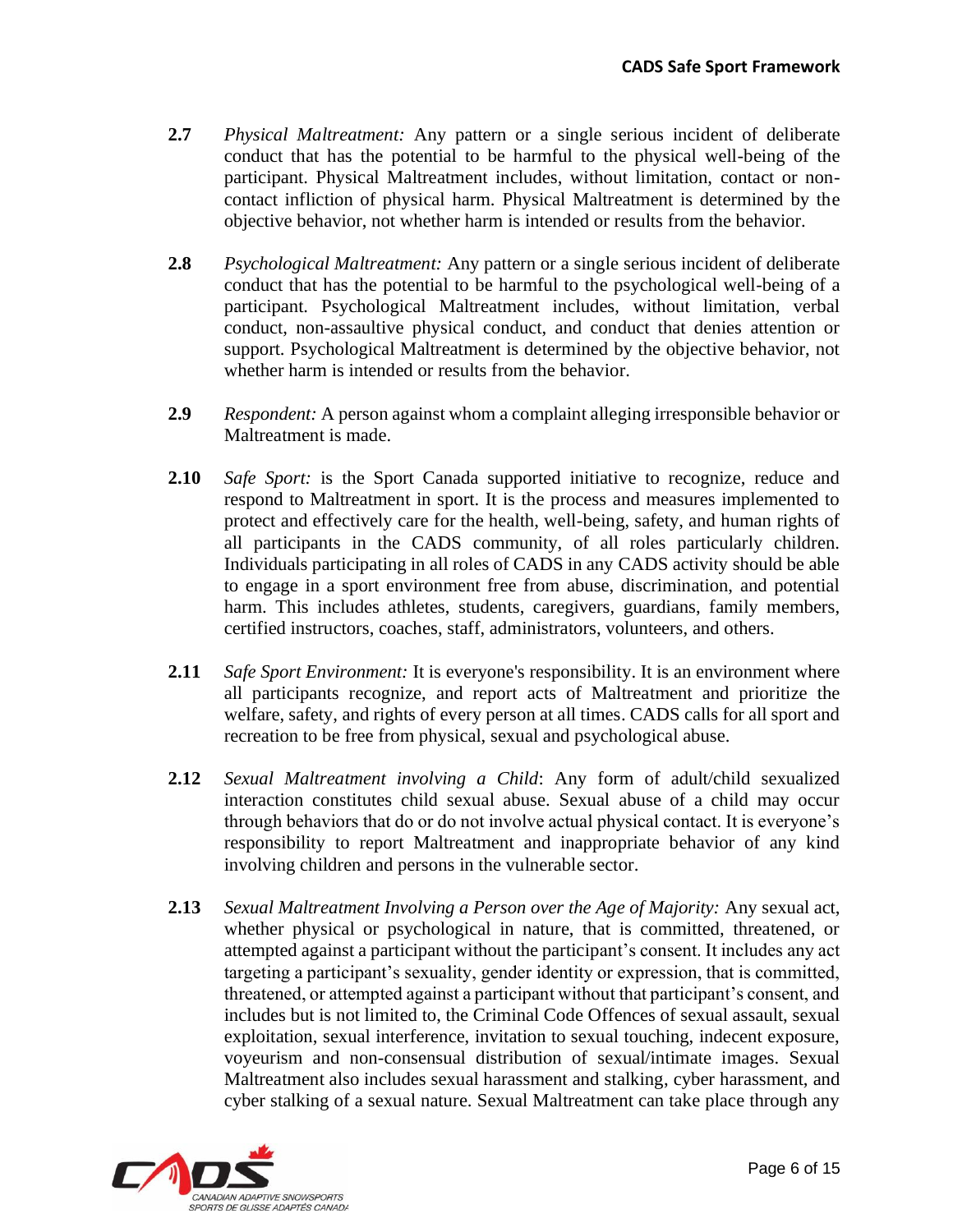form or means of communication (e.g. online, social media, verbal, written, visual, hazing, or through a third party).

**2.14** *[Universal Code of Conduct to Address and Prevent Maltreatment in](https://sirc.ca/wp-content/uploads/2020/01/UCCMS-v5.1-FINAL-Eng.pdf) Sport (UCCMS): The Canadian Centre for Ethics in Sport has formulated the [UCCMS](https://sirc.ca/wp-content/uploads/2020/01/UCCMS-v5.1-FINAL-Eng.pdf)* to provide the foundation for the development of a coordinated implementation strategy to prevent and address Maltreatment across all levels of the Canadian sport system, and for all participants (students, athletes, caregivers, guardians, family members, certified instructors, coaches, officials, administrators, practitioners, employees, contractors, etc.).

The UCCMS is a result of an extensive consultation process that sought insight and expertise from within the sport system and from external subject matter experts

That Coaches Association of Canada has adapted a [Code of Conduct](https://coach.ca/sites/default/files/2020-08/CAC%20Code%20of%20Conduct%20and%20Ethics%20with%20Reporting%20Procedures-Aug28_EN.pdf) version for sport, and this should be consulted in the formulation of all code of conduct documents to ensure there are comprehensive Safe Sport references.

## <span id="page-6-0"></span>**3. Objectives of the Safe Sport Framework**

- **3.1** The objective is to ensure that all CADS members, employees and associates at all Divisions and programs, have the resources to provide and access a fun, healthy, inclusive and Safe Sport environment.
- **3.2** Ensure CADS members clearly understand expectations necessary to conduct a fun and positive Safe Sport environment.
- **3.3** Establish CADS as an organization in which all members, employees and volunteers can reasonably expect to participate in a Safe Sport environment free of Maltreatment.
- **3.4** Direct members to the CADS Complaints Investigations Resolution and Discipline Policy which sets out process for filing, receiving, investigating, resolving and following up on claims of Safe Sport Maltreatment.

## <span id="page-6-1"></span>**4. Scope and Application in CADS**

- **4.1** This CADS Safe Sport Framework applies to all CADS members for CADS activities of any kind; and to complaints about Safe Sport, and discipline matters that may arise from within the CADS environment.
- **4.2** It applies whether the individual alleged of Maltreatment in Safe Sport was a registered CADS Member and or was an employee or contractor with the organization.

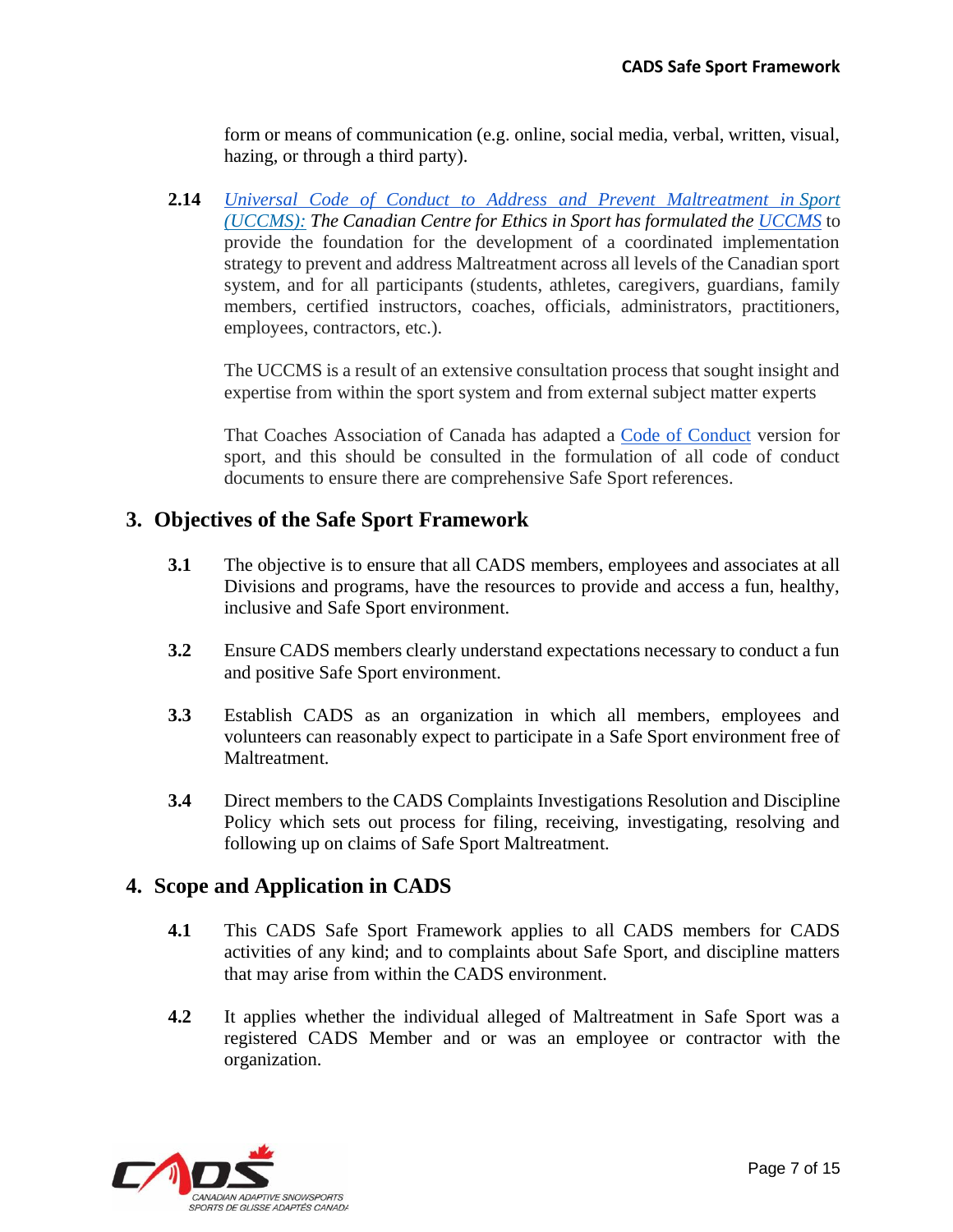- **4.3** It applies to the Safe Sport practices of CADS members that occur outside of CADS activities when such matters adversely affect relationships with other members, relationships within the sport environment, or when it is detrimental to CADS brand, image, and reputation. Such applicability will be determined by CADS National at its sole discretion.
- **4.4** CADS Safe Sport Framework is based on key elements addressed within CADS Safe Sport but are not limited to:
	- **4.4.1** Policy Development to develop a comprehensive policy suite within CADS that establishes expected behavior, guide decision-making, and promote accountabilities for all individuals associated with CADS.
	- **4.4.2** Planning to ensure policies are current and comprehensive,
	- **4.4.3** Management to ensure a level of preparedness in the event of an allegation of Maltreatment of Safe Sport,
	- **4.4.4** Outreach and communication initiatives that create awareness, inspire, and actively promote Safe Sport for all CADS members in all national, division, and program activities.
	- **4.4.5** Education, training and prevention activities that enhance knowledge, develop reasoning and judgment, and foster positive interactions and practices to establish an understanding of Safe Sport throughout the entire CADS organization across all roles both on and off the snow,
	- **4.4.6** Sport and recreation culture to collaborate with other sport and recreation organizations to influence positive trends towards safer sport,
	- **4.4.7** Insurance to ensure adequate coverage in the event of an allegation, and
	- **4.4.8** Strong organizational governance will support development and implementation of all elements of Safe Sport in CADS
- **4.5** The CADS Safe Sport Framework will be reflected in CADS policies including but not limited to:
	- **4.5.1** [Code of Conduct,](https://cads.ski/system/education_resources/docs/000/000/010/original/Code_of_Conduct__2020_10_09.pdf?1603132147)
	- **4.5.2** [Harassment Policy,](https://cads.ski/system/education_resources/docs/000/000/035/original/Harrassment_Policy_2020_08_14.pdf?1603132110)
	- **4.5.3** [Complaints, Investigations, and Resolution Policy,](https://cads.ski/system/education_resources/docs/000/000/034/original/Complaints__Investigations__Resolution_Policy_2020_08_14.pdf?1603132080)
	- **4.5.4** [CADS National Criminal Record Check and Vulnerable Sector Check Policy](https://cads.ski/system/education_resources/docs/000/000/001/original/CADS_CRC_-_VS_Policy_V3.pdf?1603132167)
	- **4.5.5** [COVID-19 Risk Management Guide](https://cads.ski/system/education_resources/docs/000/000/093/original/CADS_National_COVID_Risk_Management_Guide__v3.1-1.pdf?1603214378)

These policies are consistent with the Canadian Sport's *Universal Code of Conduct to Prevent and Address Maltreatment in Sport,* v5.1 (2019) [Download](https://sirc.ca/wp-content/uploads/2020/01/UCCMS-v5.1-FINAL-Eng.pdf) & [Context](https://sirc.ca/wp-content/uploads/2020/01/UCCMS-v5.1-Distribution-to-NSOs-MSOs-FINAL.pdf)  [Document](https://sirc.ca/wp-content/uploads/2020/01/UCCMS-v5.1-Distribution-to-NSOs-MSOs-FINAL.pdf)

- **4.6** CADS will continue to encourage compliance with a broader range of Safe Sport policy. Divisions and programs are encouraged to adopt policy and compliance consistent with CADS National versions. Responsible Safe Sport policy in addition to those noted above include but are not limited to;
	- [Rule of Two,](https://coach.ca/three-steps-responsible-coaching)
	- [Travel Policy,](https://commit2kids.ca/pdfs/EDU_TravelGuidelinesYouthSport_en.pdf)
	- [Background Screening.](https://coach.ca/three-steps-responsible-coaching)

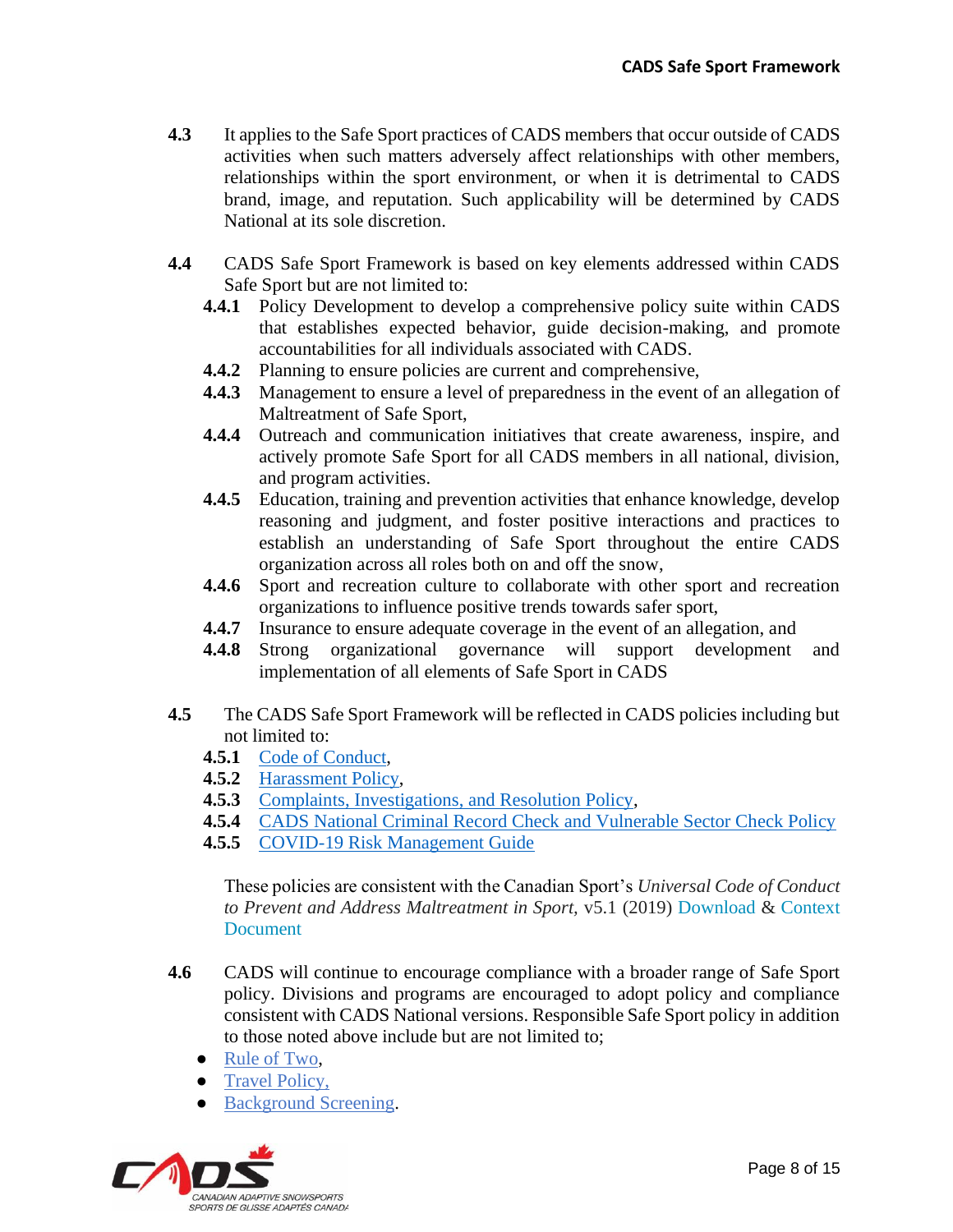**4.7** Note: Above and beyond this Safe Sport Framework, Certified Instructors and Accredited Coaches shall adhere to Safe Sport of their certifying and or accrediting organizations.

## <span id="page-8-0"></span>**5. Safe Sport Training**

- **5.1** Education is essential to implement Safe Sport and creating a Safe Sport environment. CADS is committed to continue providing Safe Sport training. Screening, orienting, and training members particularly those with leadership or supervisory positions fosters prudent organizational risk management. It is important that CADS members particularly those with leadership or supervisory positions are well educated on Safe Sport and all CADS members make creating a Safe Sport environment a priority.
- **5.2** Beginning in 2021-22, CADS strongly recommends its members in leadership or supervisory positions take training including but not limited to;
	- [Safe Sport](https://safesport.coach.ca/) Training developed by the Coaching Association of Canada (CAC),
	- [Commit To Kids](https://commit2kids.ca/en/) offered by the Canadian Center for Child Protection.
	- [Respect in Sport](https://www.respectgroupinc.com/respect-in-sport/) offered by Respect Group Inc.
	- [NCCP Make Ethical Decisions](https://coach.ca/responsible-coaching-movement) offered by NCCP
- **5.3** CADS strongly encourages its members who are working with children to also attend training sessions designed for adults working with kids. All other CADS adult members are encouraged to take such training.
- **5.4** While the CAC Safe Sport course was developed for Sport Canada funded organizations high performance programs, it is available free of charge to anyone who wishes to take it. The more people who learn how to identify and address Maltreatment, the safer all sport environments will be. This course helps anyone involved in sport identify and prevent situations of Maltreatment. The course takes approximately 90 minutes to complete, is accessible, and can be completed through the Locker on the Coaches Association of Canada website.
- **5.5** The Commit to Kids training helps child-serving organizations reduce the risk of sexual abuse and create safer environments for children. It is intended to enable all employees and volunteers uphold standards of conduct that protects children by focusing on healthy interaction between adults and children. It takes about 2.5 hours to complete.
- **5.6** Safe Sport training will be integrated into and tracked in the CADS Snowline Registration and Program Management System to ensure awareness and verification of completion of the courses/modules.

## <span id="page-8-1"></span>**6. Governance and Responsibilities**

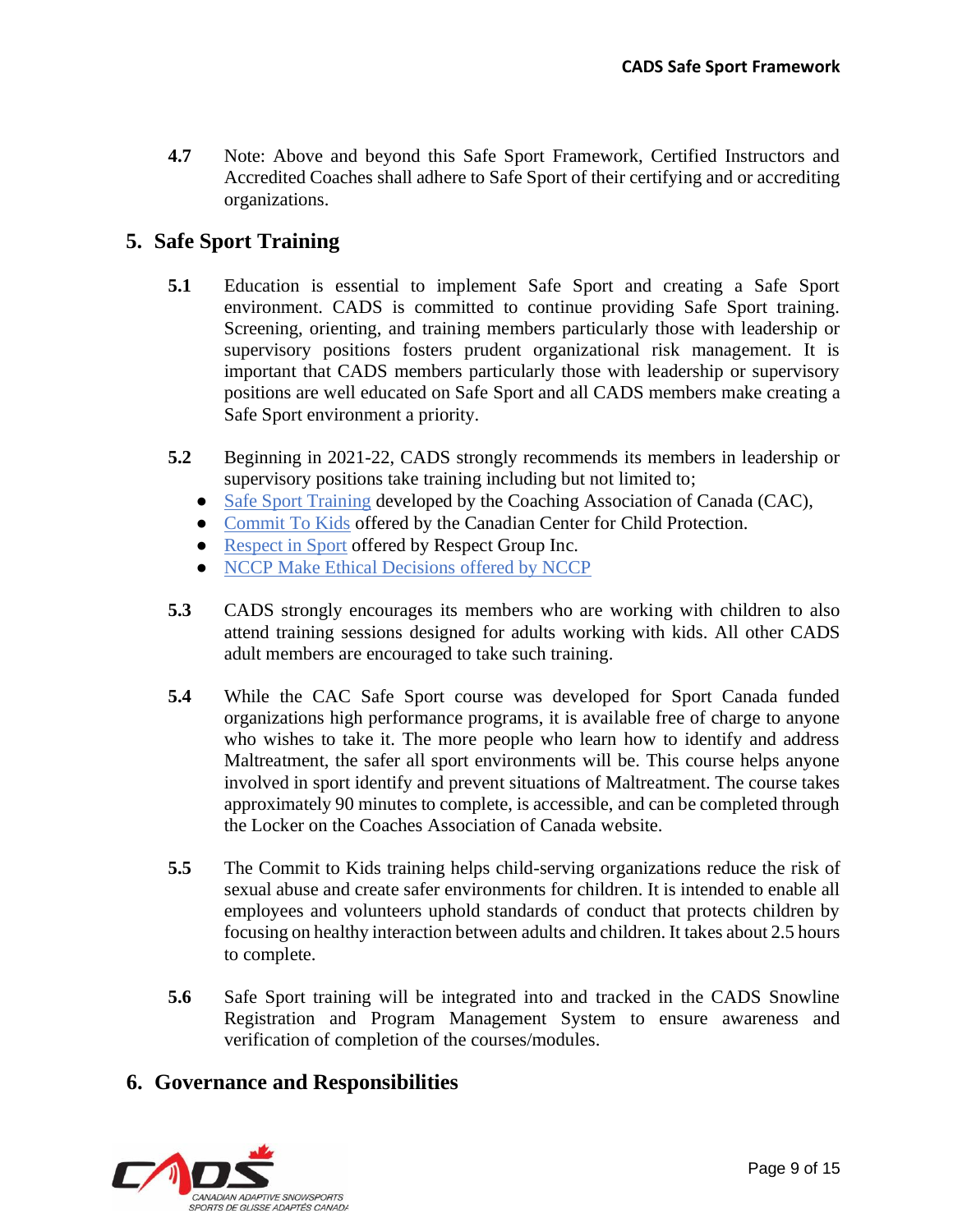- **6.1** Members, employees, and contractors of CADS are jointly responsible to practice Safe Sport, so their sport/working environment is a Safe Sport environment by;
	- **6.1.1** taking assertive action should they feel that a breach of Safe Sport has taken place; and
	- **6.1.2** fostering Safe Sport and a Safe Sport environment by working to promote it. Failure to take appropriate Safe Sport actions may be interpreted as supporting unsafe sport.
- **6.2** The CADS Board of Directors is responsible to
	- **6.2.1** develop, implement and update this Safe Sport Framework and implement comprehensive policy to support Safe Sport and a Safe Sport environment;
	- **6.2.2** provide guidance and responses to questions regarding Safe Sport within CADS and application of this Framework;
	- **6.2.3** maintain in place policies pertaining to the prevention of Maltreatment, harassment, discrimination and abuse;
	- **6.2.4** facilitate training throughout the organization on wide ranging Safe Sport matters to mitigate risk of Maltreatment;
	- **6.2.5** make provisions within their governance framework for access to an independent third party to address complaints and other Safe Sport matters;
	- **6.2.6** designate an independent person or service provider entity or committee to;
		- serve as the first point of contact for an any Complainant pertaining to Maltreatment and Safe Sport, and
		- work closely with but independently from with the CADS Executive Director and Board of Directors;
	- **6.2.7** develop a partnership with and provide all members, Divisions and Programs access to the independent third-party to receive and manage complaints (taking that function from the Executive Director and Board of Directors);
	- **6.2.8** ensure the independent third party entity or committee provides CADS with trusted and fair processes for preventing and responding to reports of Misconduct and or Maltreatment;
	- **6.2.9** communicate to members Divisions and Programs that the independent third party will;
		- be a safe and place for victims to report incidents,
		- provide support and guidance to victims, conduct independent investigations of reported incidents,
		- identify appropriate penalties, and conduct fair and transparent hearings and appeals, and
		- perform these duties pursuant to CADS Safe Sport Framework, policies and procedures;
	- **6.2.10** provide on the web site and in other readily accessible forums a list of the names and contact coordinates of the individuals on this independent third party committee or entity;
	- **6.2.11** adopt independent review structures and engage independent third party experts external to the Board of Directors and staff and who have appropriate expertise to manage complaints, and
	- **6.2.12** identify and designate one or more Officer(s) on their Board to ensure;

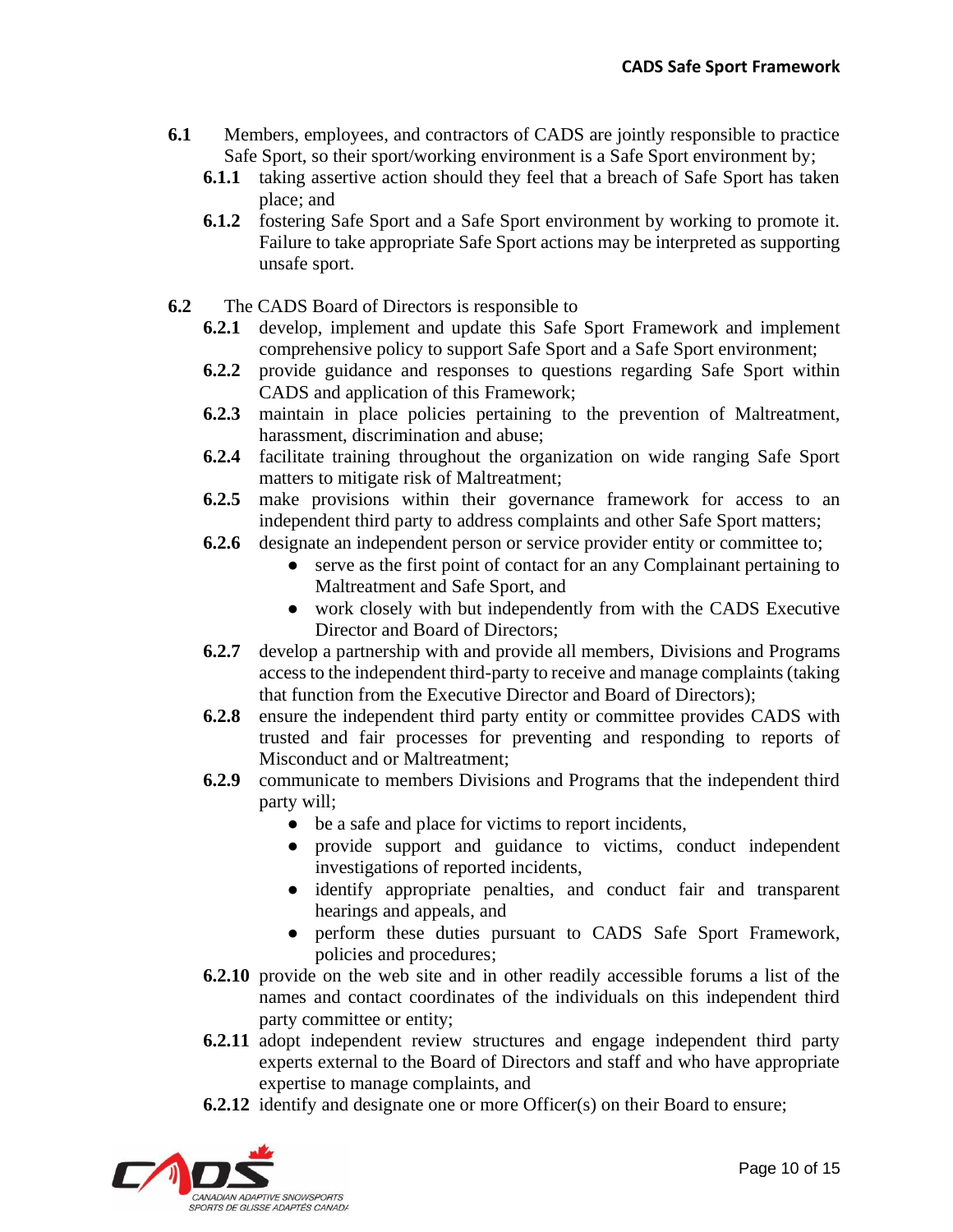- the relationship with the third party independent entity is maintained,
- that this Safe Sport Framework and policies in support of it are implemented and updated as necessary, and
- assess results achieved towards improving Safe Sport outcomes through use of the independent third party process.
- **6.3** CADS National, Divisions and Programs should individually and independently [Take the Responsible Coaching Movement Pledge](https://www.surveymonkey.com/r/CQBLVWH) to align their practices with Phase 1 of the RCM and commit to ensuring that their members are protected and to achieving the objectives of supporting best practice in Canada's sport system. Best practices for Safe Sport apply in high-performance organizations as they would in CADS among our students, volunteers, instructors, and members in other roles.
- **6.4** CADS encourages early intervention so will act quickly on any complaint regarding this Safe Sport Framework pursuant to their Complaints, Investigations, Resolution and Discipline Policy with the goal of resolving the situation fairly and of preventing future occurrences, including determining and enforcing appropriate discipline, if required.

## <span id="page-10-0"></span>**7. Complaints about Safe Sport**

- **7.1** CADS members, employees, contractors, and representatives who do not practice Safe Sport appropriately may be subject to disciplinary action.
- **7.2** CADS members are encouraged to attempt to informally resolve issues around unwelcome behavior among themselves before resorting to formal measures. This strategy is suggested for less harmfull allegations.
- **7.3** The person(s) alleging the complaint (Complainant) is encouraged to make it known to the person(s) alleged of not practicing Safe Sport (Respondent) that their behavior is unwelcome, offensive, and/or contrary to CADS policy and values.
- **7.4** Notwithstanding the above, anyone may report a complaint regarding Safe Sport practices of CADS members. This includes but is not limited to;
	- **7.4.1** a member of the public,
	- **7.4.2** any CADS Member, client, or their representative, over or under the age of 18,
	- **7.4.3** a parent of a CADS Member,
	- **7.4.4** any individual CADS Member associated with or representing another CADS Member,
	- **7.4.5** an employee or contractor of CADS, and or
	- **7.4.6** representative of a facility hosting a CADS program or event
- **7.5** All CADS members have a duty to report concerns of inappropriate conduct or Maltreatment of other members to uphold the ethical standards and values of Safe Sport and CADS. Reporting inappropriate conduct or Maltreatment is important to

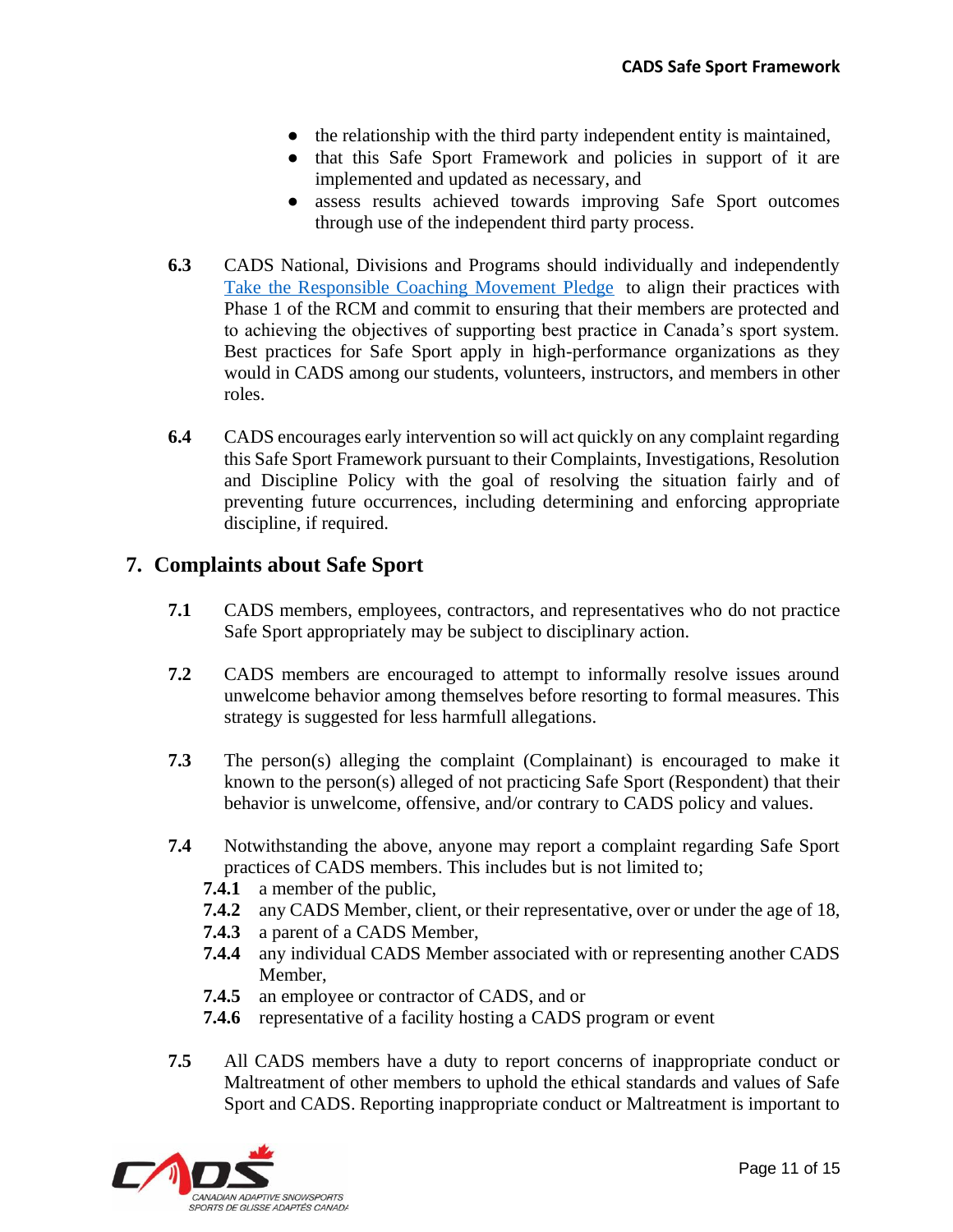ensure proper action is taken and expectations are re-enforced. By addressing inappropriate conduct and Maltreatment, a collective responsibility to protect CADS members from Maltreatment is enacted.

**7.6** All formal complaints alleging Maltreatment or Misconduct of Safe Sport, or a breach of this Safe Sport Framework must be filed according to the processes set out in CADS Complaints, Investigations Resolution and Discipline Policy. The CADS National Executive Director shall respond to all complaints pursuant to that policy.

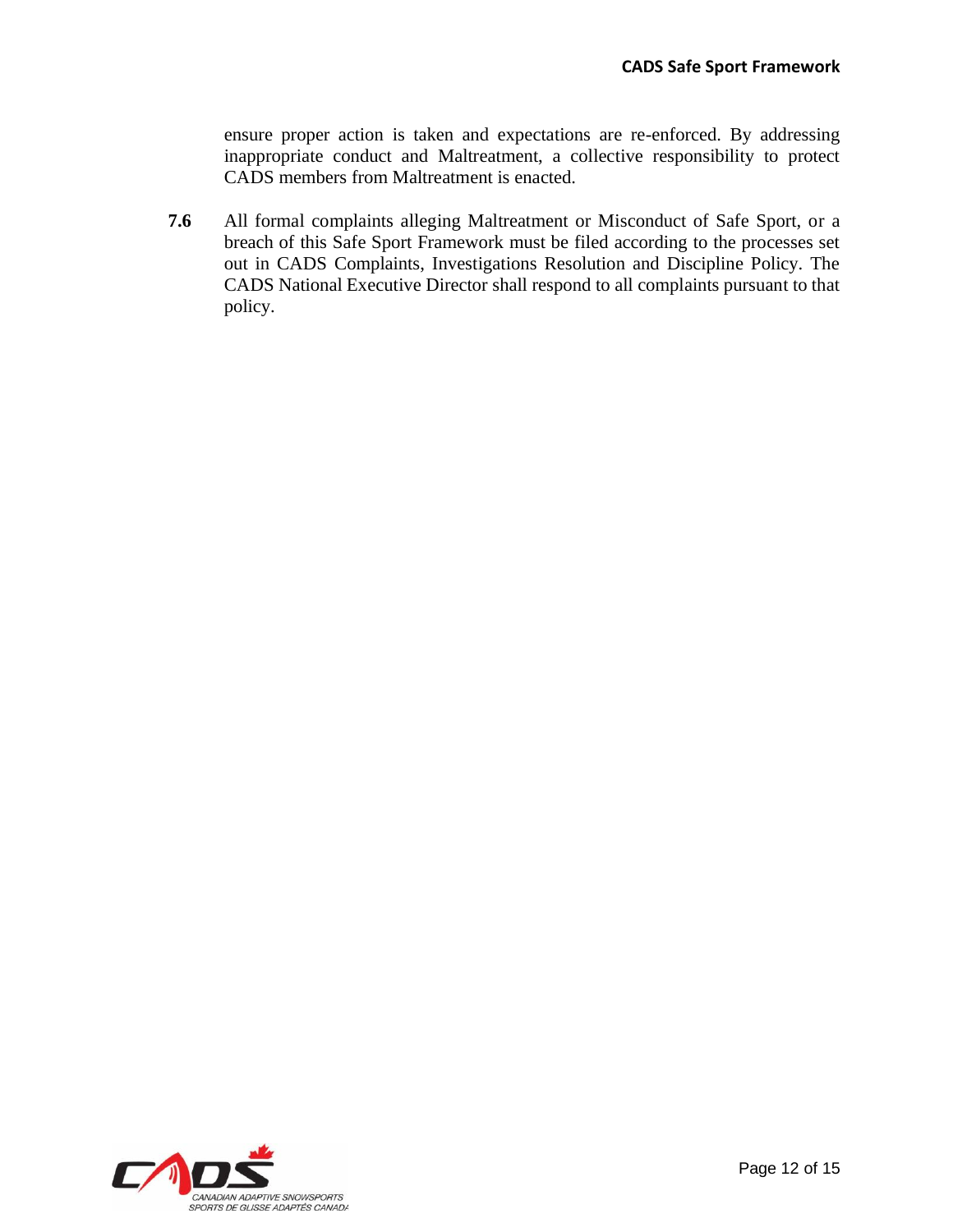## <span id="page-12-0"></span>**8. Confidentiality**

- **8.1** CADS understands that it can be extremely difficult to come forward with a complaint regarding non-practice of Safe Sport and that it can be devastating to be wrongly convicted of it. CADS recognizes the interests of both the Complainant and the Respondent in keeping the matter confidential.
- **8.2** CADS and its representatives shall not disclose to outside parties the name of the Complainant, the circumstances giving rise to the name of the Respondent unless such disclosure is required by a disciplinary or other remedial process.
- **8.3** All records of complaints, including contents of meetings, interviews, results of investigations and other relevant material will be kept confidential by CADS except where disclosure is required by a disciplinary or other remedial process or where required to disclose by statute.
- **8.4** In all reported instances, a prompt, thorough, fair investigation will take place considering protection of the rights and dignity of all people involved.
- **8.5** The regular procedures associated with privacy and confidentiality will always be observed, including the sealing of all documents upon the conclusion of the investigation.

## <span id="page-12-1"></span>**9. Support Services**

**9.1** Canadian Support Help Line is available to provide you with advice, guidance, and resources on how to proceed/intervene appropriately in the circumstances.

1-888-83SPORT(77678) or www.abuse-free-sport.ca/



**9.2** Canadian Center for Child Protection: If you have concerns about a child, or if you are a victim (survivor) or a family member of a victim, you may contact the Canadian Centre for Child Protection for information or support.

www.protectchildren.ca/

**9.3** Kids Help Phone is Canada's only 24/7 national service offering professional counselling, information, referrals, and volunteer-led text-based support for young

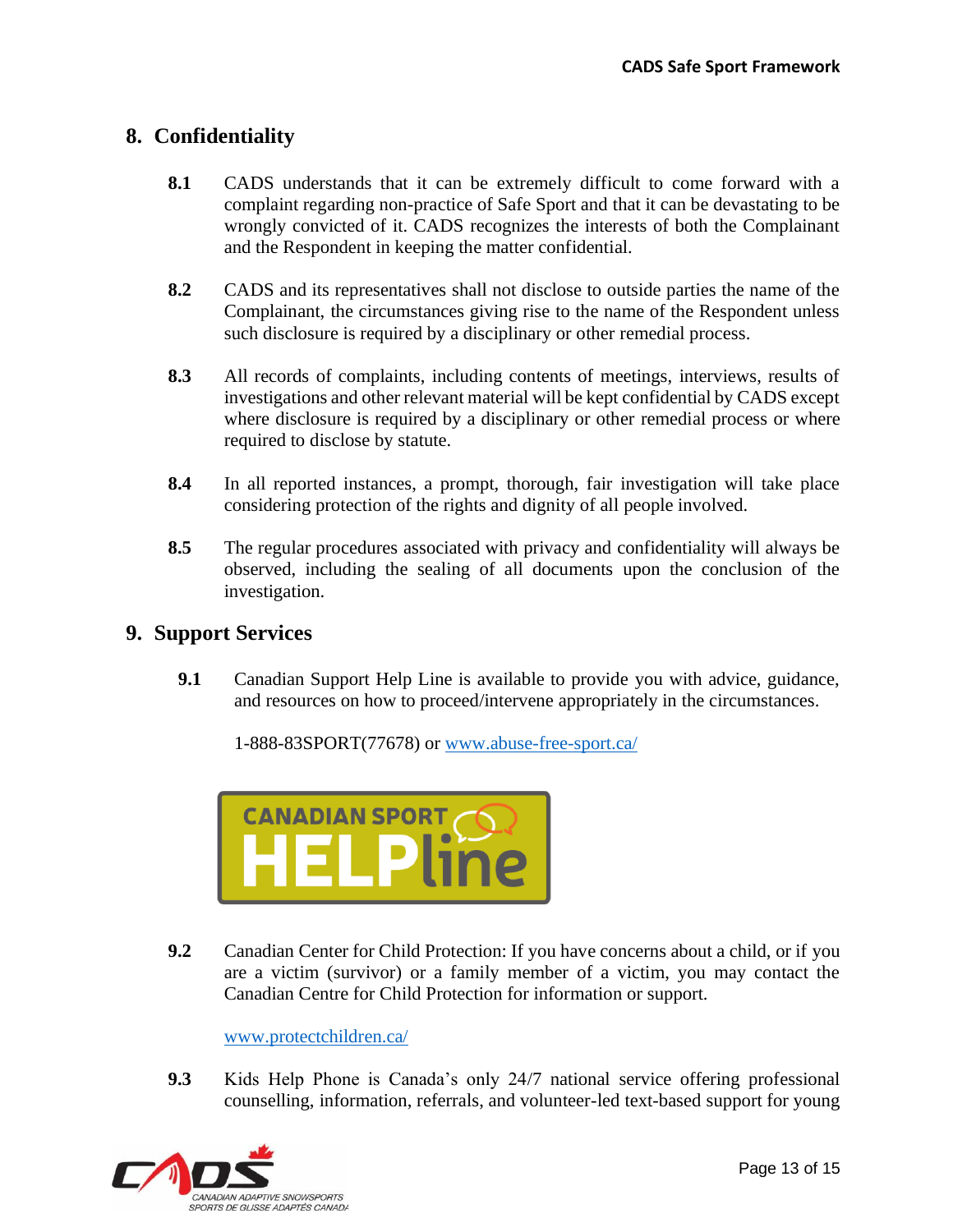people. Kids Help Phone's free, anonymous services are available in both English and French.

1-800-688-6868

# **Kids Help Phone**

**9.4** First Nations and Inuit Hope for Wellness is a helpline dedicated to supporting First Nations and Inuit Peoples. Service is available in Cree, Ojibway, Inuktitut, English, and French.

1-855-242-3310 hopeforwellness.ca/

**9.5** Trans Lifeline: a helpline dedicated to the well-being of transgender people. The phone line is staffed by transgender people for transgender people.

1-877-330-6366 or www.translifeline.org/

**9.6** Canadian Center on Substance Use and Abuse was created by the Canadian government to address and provide leadership on substance use in Canada.

www.ccsa.ca/addictions-treatment-helplines-canada



Evidence. Engagement. Impact.

**9.7** Victim Services Government of Canada: the Canadian government provides several services to victims of crime, including emotional support, counselling, advocacy and safety planning.

www.crcvc.ca/for-victims/services/

**9.8** Canadian Association for Suicide Prevention (CASP) goal is to reduce the suicide rate in Canada and to minimize the consequences of suicidal behavior.

www.suicideprevention.ca/

#### <span id="page-13-0"></span>**10.Adherence**